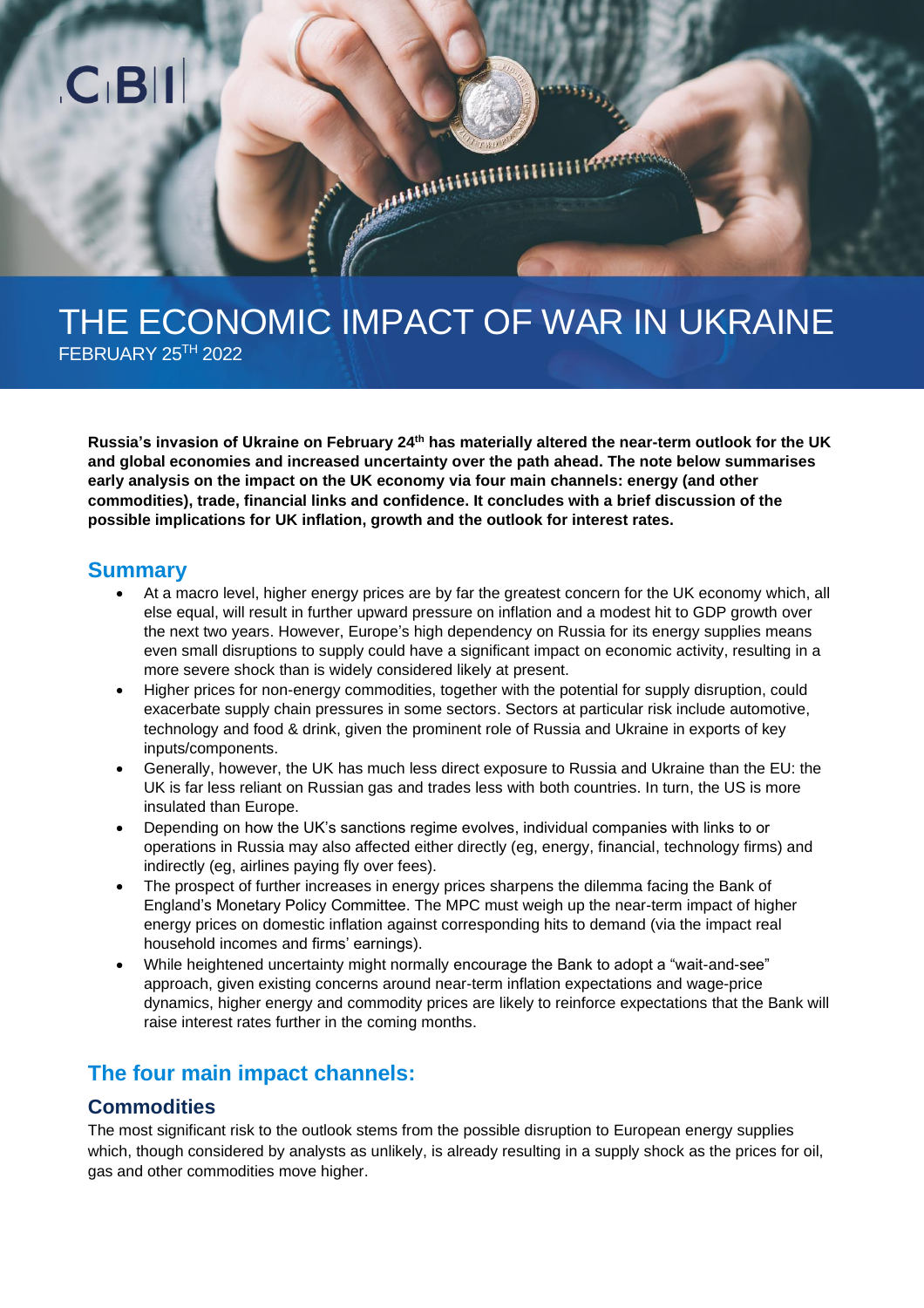### **Energy**

Russia is the biggest provider of gas to mainland Europe and a major exporter of crude oil and refined products. European oil and gas prices rose sharply following Russia's invasion of Ukraine, reflecting the potential for physical interruptions to supply, particularly for gas where the risks are higher than for oil.

- Russia supplies around 5% of the UK's total natural gas imports, but around 40% of the EU's gas imports, including over half of Germany's gas imports and 100% of imports for some smaller central and eastern European countries.
- So far, energy has been spared in the initial wave of sanctions announced by the UK, EU, US and others. The 2014 precedent suggests sanctions to limit on Russian energy exports would be unlikely, as Russia's ability to redirect oil flows limits their effectiveness and Europe's dependence on gas precludes actions that would result in gas shortages.
- Against this backdrop, analysts present a range of scenarios for supply disruption. At the milder end, there could a modest hit to activity from a short-lived loss of gas flows from Ukraine to Europe due to operational constraints. However, Russia has already reduced the volume of gas flowing through Ukraine this year and any disruption could be mitigated by Gazprom's ability to redirect gas flows through the Yamal pipeline, which doesn't cross Ukraine.
- A more extreme scenario could see Russia seek to retaliate to escalating sanctions by the West by curtailing gas flows to Europe, exacerbating an already tight European gas market and hitting production by major energy users, with a knock-on effect on GDP across Europe.

Russia's invasion and the mere threat of disruption to energy supplies sent oil and wholesale gas prices sharply higher. Although energy prices retreated as details of sanctions emerged, a prolonged period of heighted tensions/conflict is likely to keep prices elevated for longer. Coupled with this, Germany's announcement that it would suspend approval of the NordStream2 pipeline means that Gazprom is likely to continue with its strategy of limiting gas sales to Europe through the coming summer, which would mean European gas markets will remain tight, and prices high, heading into next winter.

- Dutch gas futures, a European benchmark, climbed by 50% overnight following Russia's invasion, before retreating, ending Friday up 30% in a week and over 400% higher than in February 2021.
- Similarly, UK gas futures rose by 50% overnight, back above £3 per therm, before retreating to end the week 24% up over the previous seven days, and 370% up over the year.
- Brent crude oil prices breached the \$100 per barrel mark following Russia's invasion, rising to \$104 p/b in intra-day trading, before dipping just below \$100 p/b on Friday—levels not seen since 2014 and up by more than 10% in a month.
- The near-term direction of prices will be influenced not only by the response to developments in Ukraine, but also by the outcome of ongoing negotiations over Iran's nuclear programme (with a deal likely to release more Iranian oil onto the market) and by the willingness/ability of OPEC+ and the US to respond by bringing additional oil to the market in order to limit price increases.
- Oil price forecasts have moved higher in recent days, with baseline forecasts seeing prices in the region of \$110 p/b through to the summer. Some market analysts predict that a failure to reach a deal with Iran and a lack of a response from OPEC+ could see oil prices approach \$125 p/b in the coming months.

#### **Non-energy commodities**

Russia and Ukraine are both major exporters of non-energy commodities, particularly industrial metals and foodstuffs, as well fertilisers. There are reports that the closure of Ukrainian ports and rail is disrupting exports of agriculture and metals (with 90% of Ukrainian grain exports transported by sea, for example). Higher prices will ripple through to end users, adding to existing cost pressures for firms in a range of sectors, particularly automotive, aerospace and technology industries, as well as the construction sector.

• Together, Ukraine and Russia account for more than half the world's exports of pig iron, and doubledigit shares of semi-finish iron/steel products. Russia supplies one fifth of the worlds' nickel exports (used in the production of lithium-ion batteries, for example). It accounts almost one tenth of the world's aluminium (with uses ranging from car bodies to aircraft to household appliances) and copper (widely used in construction and electronics). Russia also produces a range of other metals, including 43% of the world's palladium (a component of catalytic converters).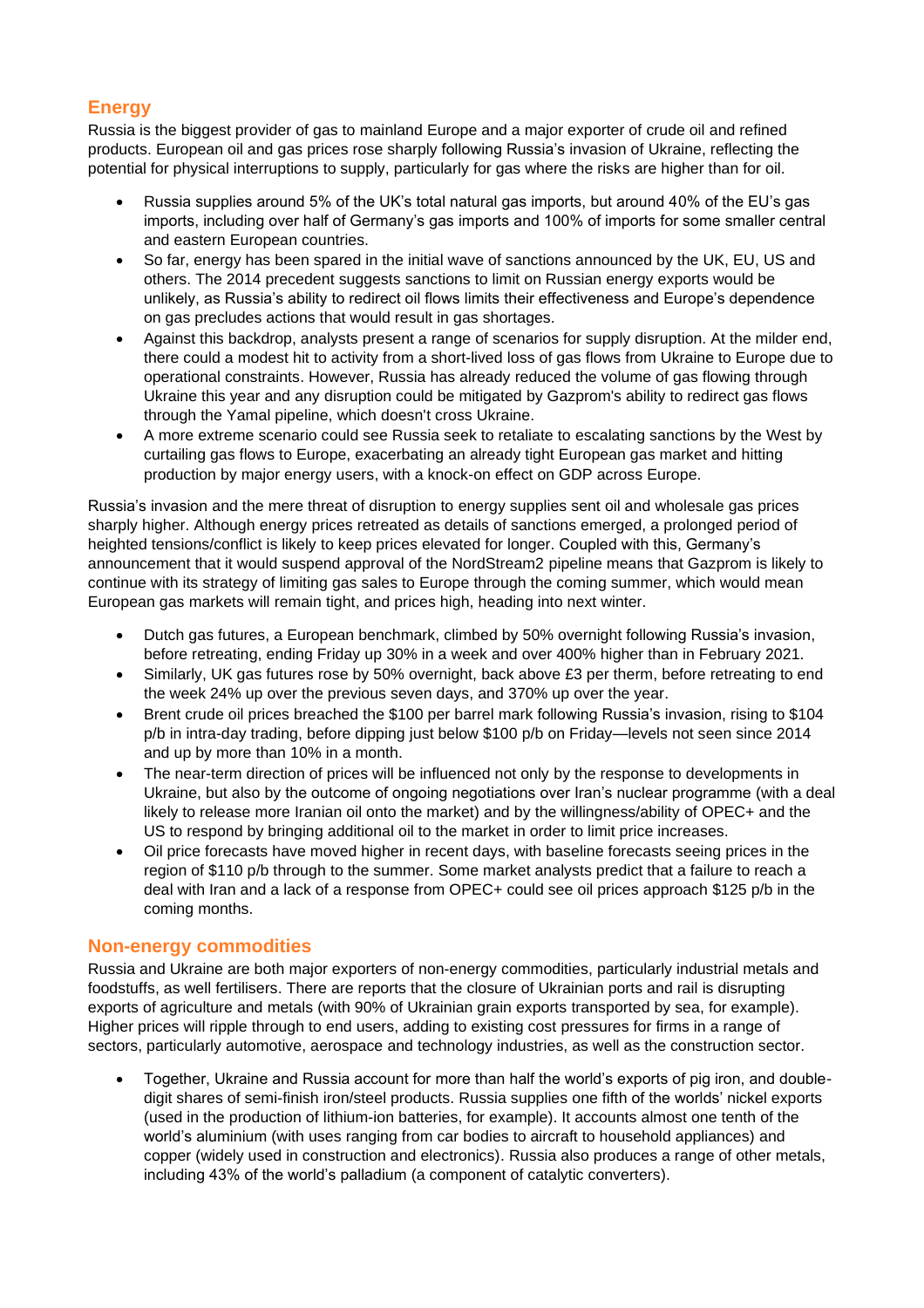- Ukraine is also a major exporter of mineral products, such as ceramics and clays. Other supply chains risks cited by analysts include key inputs used in the production of semi-conductors, such as neon, 90% of which comes from Ukraine and Russia.
- The conflict is likely to push up foodstuff prices, which were already at multi-year highs. Russia and Ukraine are the world's largest and third largest exporters of wheat, respectively, together supplying more than one-quarter of the world's wheat exports (8% from Ukraine). Ukraine supplies 12% of barley exports, almost 13% of corn exports and 40% of sunflower oil exports. Cereals prices have jumped by as much as 10% following Russia's invasion. Russia is also the world's largest exporter of fertilisers.
- Major commodity markets are already tight owing to the supply disruptions inflicted by Covid, so prices are highly responsive to even the smallest shocks. In a worst-case scenario, Russian exports could be curtailed if the payments infrastructure needed to facilitate them are hit by Western sanctions, which send prices higher.

## **Trade and investment**

Overall, Russia and Ukraine represent relatively **small export markets** for the UK—around 1% for Russia, even less for Ukraine. However, any escalation of sanctions against Russia that resulted in disruption to international payments would take a toll on international trade for individual businesses.

- UK exports to Russia are worth around  $£4.3$ bn per year, dominated by business services (£450m), cars (£386m), telecoms & computer services (£277m), pharmaceuticals (£272m), financial services (£269m), and a range of capital equipment.
- UK imports from Russia are worth around £11.6bn per year, mainly consisting of energy and other commodities.
- UK firms have direct investments in Russia worth £11bn, while Russian direct investment in the UK is worth £680m.
- UK exports to Ukraine are worth around £750m per year, with imports worth £1bn, dominated by foodstuffs and & steel.
- The indirect impact of any disruption to trade via trade linkages should be limited, with the euro zone's exports to Russia and Ukraine also small (about 1% of GDP). Germany is slightly more exposed than Italy or France.

## **Financial conditions**

Financial links between Russia and the rest of the world are relatively limited. Reflecting this, global financial conditions tightened only slightly following Russia's invasion, with stockmarkets dipping by a couple of percentage points, and bond prices rising only slightly. According to J.P.Morgan, the total exposure of foreign banks to Russian corporates and banks (based on BIS locational banking statistics) is relatively small at \$89bn. Of this, UK banks have a total exposure of \$13.7bn, of which \$4.9bn is lent to Russian banks.

## **Sentiment**

There is a possibility of an impact through broader **sentiment** channels. Previous episodes of conflict in the region (such as the annexation of Crimea in March 2014) did not have clear or lasting impacts on business surveys in Europe. However, the scale and broader geo-political significance of Russia's actions this time, coupled with the extreme tail-risks for commodity supplies and prices, mean a more noticeable impact of business sentiment across Europe remains a possibility, with knock-on impacts on consumer spending and business investment.

# **Impact on inflation, growth and the policy response**

The jump in commodity prices will add to inflationary pressures in the UK. In the short-term, the impact of higher energy costs on CPI inflation and household incomes will be limited by Ofgem's price cap, which is fixed until October (assuming no changes before this). However, businesses may feel the effects on their energy bills more quickly, while transport companies and motorists will face higher fuel costs. Initial estimates from economic forecasters suggest CPI inflation could now peak above 8% in April and fall more slowly than previously expected.

Higher inflation will, in turn, add to the squeeze on real household incomes, weighing on spending on other goods and services. And for businesses, given that wages tend to be sticky in the short-term, higher costs